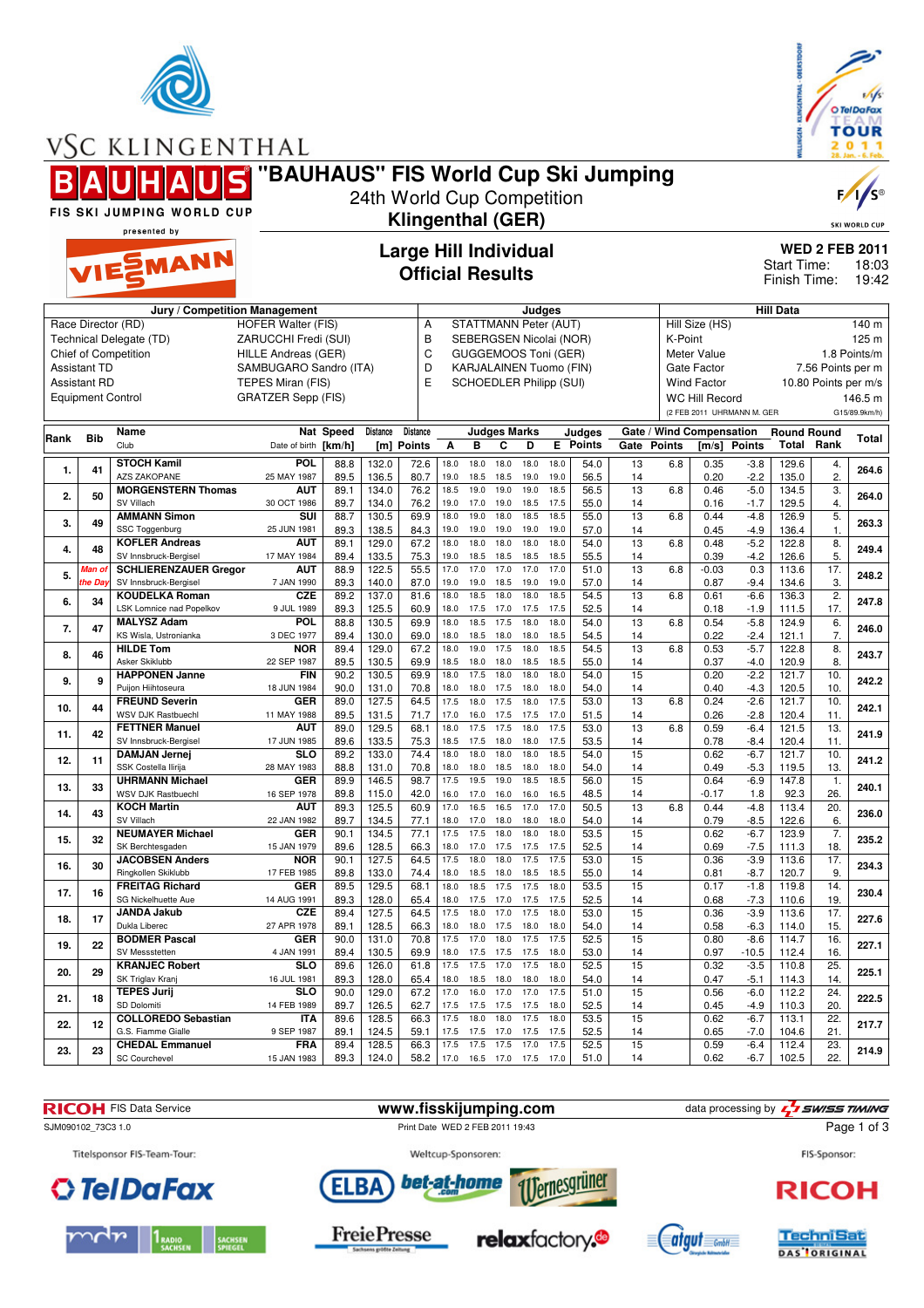

VSC KLINGENTHAL

O Tel Da Fax **TOUR**  $\bf{o}$ 

## **"BAUHAUS" FIS World Cup Ski Jumping**

FIS SKI JUMPING WORLD CUP

## 24th World Cup Competition **Klingenthal (GER)**

## SKI WORLD CUP

F,

presented by

# EMANN

## **Large Hill Individual Official Results**

**WED 2 FEB 2011** 18:03 Finish Time: 19:42 Start Time:

|                               |                         | Name                                                 |                           | Nat Speed    | Distance       | <b>Distance</b> |              |              | Judges Marks |              |              | Judges        |                 | Gate / Wind Compensation |                 |                | <b>Round Round</b> |                 |       |
|-------------------------------|-------------------------|------------------------------------------------------|---------------------------|--------------|----------------|-----------------|--------------|--------------|--------------|--------------|--------------|---------------|-----------------|--------------------------|-----------------|----------------|--------------------|-----------------|-------|
| Rank                          | <b>Bib</b>              | Club                                                 | Date of birth [km/h]      |              |                | [m] Points      | Α            | в            | C            | D            | E.           | <b>Points</b> |                 | Gate Points              | [m/s]           | <b>Points</b>  | Total              | Rank            | Total |
|                               |                         | <b>PREVC Peter</b>                                   | <b>SLO</b>                | 90.3         | 124.0          | 58.2            | 17.0         | 17.0         | 17.0         | 17.5         | 17.5         | 51.5          | 15              |                          | 0.32            | $-3.5$         | 106.2              | 30.             |       |
| 24.                           | 28                      | SK Triglav Kranj                                     | 20 SEP 1992               | 90.1         | 122.0          | 54.6            | 17.0         | 17.0         | 17.0         | 17.5         | 17.5         | 51.5          | 14              |                          | 0.48            | $-5.2$         | 100.9              | 23.             | 207.1 |
|                               |                         | <b>KARELIN Pavel</b>                                 | <b>RUS</b>                | 88.8         | 126.5          | 62.7            | 17.5         | 18.0         | 17.5         | 17.5         | 17.5         | 52.5          | 15              |                          | 0.81            | $-8.7$         | 106.5              | 28.             |       |
| 25.                           | 31                      | Nizhniy Novgorod                                     | 27 APR 1990               | 88.8         | 121.5          | 53.7            | 17.0         | 16.5         | 17.0         | 17.0         | 17.0         | 51.0          | 14              |                          | 0.52            | $-5.6$         | 99.1               | 24.             | 205.6 |
| 26.                           | 21                      | <b>INGVALDSEN Ole Marius</b>                         | <b>NOR</b>                | 89.3         | 130.0          | 69.0            | 18.0         | 18.0         | 17.5         | 17.5         | 17.5         | 53.0          | 15              |                          | 0.80            | $-8.6$         | 113.4              | 20.             | 205.4 |
|                               |                         | Steinkjer Skiklubb/Tronderhopp                       | 2 OCT 1985                | 88.4         | 120.0          | 51.0            | 16.0         |              | 15.5 16.5    | 17.0         | 15.0         | 48.0          | 14              |                          | 0.65            | $-7.0$         | 92.0               | 27.             |       |
| 27.                           | 24                      | <b>TOCHIMOTO Shohei</b>                              | <b>JPN</b>                | 89.5         | 125.5          | 60.9            | 17.0         | 17.0         | 16.5         | 17.0         | 17.0         | 51.0          | 15              |                          | 0.42            | $-4.5$         | 107.4              | 26.             | 204.2 |
|                               |                         | Snow Brand Ski Team                                  | 21 DEC 1989               | 89.3         | 119.5          | 50.1            | 17.0         | 17.0         | 16.5         | 17.0         | 17.0         | 51.0          | 14              |                          | 0.40            | $-4.3$         | 96.8               | 25.             |       |
| 28.                           | 45                      | <b>HAUTAMAEKI Matti</b>                              | <b>FIN</b>                | 88.5         | 126.5          | 62.7            | 17.5         | 18.0         | 17.0         | 17.5         | 17.0         | 52.0          | $\overline{13}$ | 6.8                      | 0.43            | $-4.6$         | 116.9              | 15.             | 191.2 |
|                               |                         | Puijon Hiihtoseura                                   | 14 JUL 1981               | 89.0         | 114.0          | 40.2            | 14.0         | 14.5         | 15.0         | 15.0         | 14.5         | 44.0          | 14              |                          | 0.92            | $-9.9$         | 74.3               | 29.             |       |
| 29.                           | 20                      | <b>HULA Stefan</b><br>SSR LZS SOKOL Szczyrk          | POL<br>29 SEP 1986        | 89.1         | 126.5          | 62.7            | 17.0         | 16.5         | 17.5         | 17.5<br>16.0 | 17.5<br>16.0 | 52.0          | 15              |                          | 0.76<br>$-0.06$ | $-8.2$         | 106.5              | 28.<br>28.      | 190.8 |
|                               |                         | <b>VACULIK Ondrej</b>                                | <b>CZE</b>                | 88.8<br>89.5 | 111.5<br>129.0 | 35.7<br>67.2    | 15.0<br>17.0 | 16.0<br>17.5 | 16.0<br>17.0 | 17.5         | 18.0         | 48.0<br>52.0  | 14<br>15        |                          | 1.14            | 0.6<br>$-12.3$ | 84.3<br>106.9      | 27.             |       |
| 30.                           | 1                       | Dukla Liberec                                        | 12 MAY 1986               | 89.3         | 108.0          | 29.4            | 15.5         | 16.0         | 16.0         | 16.5         | 16.5         | 48.5          | 14              |                          | 0.38            | $-4.1$         | 73.8               | 30.             | 180.7 |
|                               |                         |                                                      |                           |              |                |                 |              |              |              |              |              |               |                 |                          |                 |                |                    |                 |       |
| not qualified for final round |                         |                                                      |                           |              |                |                 |              |              |              |              |              |               |                 |                          |                 |                |                    |                 |       |
|                               |                         | <b>ZOGRAFSKI Vladimir</b>                            | <b>BUL</b>                | 89.3         | 124.5          | 59.1            | 17.0         | 16.5         | 17.0         | 17.5         | 17.5         | 51.5          | 15              |                          | 0.47            | $-5.1$         | 105.5              | 31.             |       |
| 31.                           | 10                      | Samokov                                              | 14 JUL 1993               |              |                |                 |              |              |              |              |              |               |                 |                          |                 |                |                    |                 | 105.5 |
| 32.                           | $\mathbf{2}$            | <b>KEITURI Kalle</b>                                 | <b>FIN</b>                | 89.5         | 124.5          | 59.1            | 17.0         | 17.0         | 17.5         | 17.5         | 17.5         | 52.0          | 15              |                          | 0.59            | $-6.4$         | 104.7              | 32.             |       |
|                               |                         | Lahden Hiihtoseura                                   | 25 APR 1984               |              |                |                 |              |              |              |              |              |               |                 |                          |                 |                |                    |                 | 104.7 |
| 33.                           | 35                      | <b>ITO Daiki</b>                                     | <b>JPN</b>                | 88.6         | 117.0          | 45.6            | 16.0         | 17.0         | 16.0         | 17.0         | 16.5         | 49.5          | 13              | 6.8                      | $-0.16$         | 1.7            | 103.6              | 33.             | 103.6 |
|                               |                         | Snow Brand Ski Team                                  | 27 DEC 1985               |              |                |                 |              |              |              |              |              |               |                 |                          |                 |                |                    |                 |       |
| 34.                           | 26                      | <b>MATURA Jan</b>                                    | <b>CZE</b>                | 89.4         | 121.0          | 52.8            | 17.0         | 17.5         | 17.0         | 17.0         | 17.5         | 51.5          | 15              |                          | 0.10            | $-1.1$         | 103.2              | 34.             | 103.2 |
|                               |                         | Dukla Liberec                                        | 29 JAN 1980               |              |                |                 |              |              |              |              |              |               |                 |                          |                 |                |                    |                 |       |
| 35.                           | 40                      | <b>LOITZL Wolfgang</b>                               | AUT                       | 89.4         | 117.5          | 46.5            | 17.0         | 18.0         | 17.0         | 17.5         | 17.5         | 52.0          | 13              | 6.8                      | 0.23            | $-2.5$         | 102.8              | $\overline{35}$ | 102.8 |
|                               |                         | <b>WSC Bad Mitterndorf</b><br><b>YUMOTO Fumihisa</b> | 13 JAN 1980<br><b>JPN</b> | 89.4         |                | 56.4            |              |              |              | 17.0         | 17.0         |               | 15              |                          | 0.38            | $-4.1$         | 102.8              | 35.             |       |
| 35.                           | 14                      | Tokyo Biso Group Ski Team                            | 23 APR 1984               |              | 123.0          |                 | 16.0         | 17.0         | 16.5         |              |              | 50.5          |                 |                          |                 |                |                    |                 | 102.8 |
|                               |                         | <b>BARDAL Anders</b>                                 | <b>NOR</b>                | 89.1         | 118.0          | 47.4            | 17.0         | 17.5         | 17.0         | 17.0         | 17.0         | 51.0          | 13              | 6.8                      | 0.29            | $-3.1$         | 102.1              | 37.             |       |
| 37.                           | 37                      | Steinkjer Skiklubb/Tronderhopp                       | 24 AUG 1982               |              |                |                 |              |              |              |              |              |               |                 |                          |                 |                |                    |                 | 102.1 |
|                               |                         | <b>EVENSEN Johan Remen</b>                           | <b>NOR</b>                | 88.2         | 118.5          | 48.3            | 17.0         | 17.5         | 16.5         | 17.0         | 17.0         | 51.0          | 13              | 6.8                      | 0.39            | $-4.2$         | 101.9              | 38.             |       |
| 38.                           | 39                      | Molde Omegn Idrettforening                           | 16 SEP 1985               |              |                |                 |              |              |              |              |              |               |                 |                          |                 |                |                    |                 | 101.9 |
|                               |                         | <b>KUETTEL Andreas</b>                               | SUI                       | 89.6         | 123.5          | 57.3            | 16.5         | 17.0         | 17.0         | 17.0         | 17.0         | 51.0          | 15              |                          | 0.62            | $-6.7$         | 101.6              | 39.             |       |
| 39.                           | $\overline{\mathbf{A}}$ | <b>SC Einsiedeln</b>                                 | 25 APR 1979               |              |                |                 |              |              |              |              |              |               |                 |                          |                 |                |                    |                 | 101.6 |
| 40.                           | 19                      | <b>KORNILOV Denis</b>                                | <b>RUS</b>                | 88.9         | 121.5          | 53.7            | 16.5         | 16.0         | 16.5         | 17.0         | 16.5         | 49.5          | 15              |                          | 0.57            | $-6.2$         | 97.0               | 40.             | 97.0  |
|                               |                         | Sdushor N. Novgorod Dinamo                           | 17 AUG 1986               |              |                |                 |              |              |              |              |              |               |                 |                          |                 |                |                    |                 |       |
| 40.                           | 15                      | <b>TAKEUCHI Taku</b>                                 | <b>JPN</b>                | 89.5         | 119.0          | 49.2            | 16.5         | 16.0         | 16.5         | 16.5         | 17.0         | 49.5          | 15              |                          | 0.16            | $-1.7$         | 97.0               | 40.             | 97.0  |
|                               |                         | Kitano Construction Corp. Ski Club                   | 20 MAY 1987               |              |                |                 |              |              |              |              |              |               |                 |                          |                 |                |                    |                 |       |
| 42.                           | 5                       | <b>BYRT Tomasz</b>                                   | <b>POL</b>                | 89.8         | 122.0          | 54.6            | 16.0         | 16.5         | 16.5         | 16.5         | 17.0         | 49.5          | 15              |                          | 0.68            | $-7.3$         | 96.8               | 42.             | 96.8  |
|                               |                         | KS Wisla Ustronianka                                 | 25 JAN 1993               |              |                |                 |              |              |              |              |              |               |                 |                          |                 |                |                    |                 |       |
| 43.                           | 25                      | <b>SCHMITT Martin</b>                                | <b>GER</b>                | 89.3         | 115.5          | 42.9            | 16.0         | 16.0         | 15.0         | 15.5         | 16.5         | 47.5          | 15              |                          | $-0.23$         | 2.5            | 92.9               | 43.             | 92.9  |
|                               |                         | SC Furtwangen                                        | 29 JAN 1978<br><b>NOR</b> | 88.1         |                |                 |              |              | 15.0         | 15.0         | 15.0         | 45.0          | 13              | 6.8                      | 0.11            | $-1.2$         | 84.5               | 44.             |       |
| 44.                           | 38                      | <b>ROMOEREN Bjoern Einar</b><br>Hosle IL             |                           |              | 110.5          | 33.9            | 14.0         | 15.0         |              |              |              |               |                 |                          |                 |                |                    |                 | 84.5  |
|                               |                         | <b>MEZNAR Mitja</b>                                  | 1 APR 1981<br><b>SLO</b>  | 90.0         | 115.0          | 42.0            | 15.0         | 15.5         | 15.5         | 16.5         | 16.0         | 47.0          | 15              |                          | 0.44            | $-4.8$         | 84.2               | 45.             |       |
| 45.                           | 8                       | <b>NSK Trzic Trifix</b>                              | 30 JUN 1988               |              |                |                 |              |              |              |              |              |               |                 |                          |                 |                |                    |                 | 84.2  |
|                               |                         | <b>ZYLA Piotr</b>                                    | <b>POL</b>                | 89.0         | 114.5          | 41.1            | 15.5         | 15.5         | 15.5         | 16.0         | 16.5         | 47.0          | 15              |                          | 0.41            | $-4.4$         | 83.7               | 46.             |       |
| 46.                           | $\overline{7}$          | <b>KS Wisla Ustronianka</b>                          | 16 JAN 1987               |              |                |                 |              |              |              |              |              |               |                 |                          |                 |                |                    |                 | 83.7  |
|                               |                         | <b>SEDLAK Borek</b>                                  | <b>CZE</b>                | 89.8         | 115.5          | 42.9            | 15.5         | 16.0         | 16.0         | 16.0         | 17.0         | 48.0          | 15              |                          | 0.73            | $-7.9$         | 83.0               | 47.             |       |
| 47.                           | 13                      | Dukla Liberec                                        | 15 JUN 1981               |              |                |                 |              |              |              |              |              |               |                 |                          |                 |                |                    |                 | 83.0  |
| 48.                           | 6                       | <b>VASSILIEV Dimitry</b>                             | <b>RUS</b>                | 89.3         | 113.0          | 38.4            | 15.5         | 15.5         | 16.0         | 16.0         | 16.0         | 47.5          | $\overline{15}$ |                          | 0.65            | $-7.0$         | 78.9               | 48.             | 78.9  |
|                               |                         | CSK/Lokomotiva UFA                                   | 26 DEC 1979               |              |                |                 |              |              |              |              |              |               |                 |                          |                 |                |                    |                 |       |
| 49.                           | 3                       | <b>CIKL Martin</b>                                   | <b>CZE</b>                | 89.4         | 111.5          | 35.7            | 15.5         | 15.5         | 15.5         | 16.0         | 16.0         | 47.0          | 15              |                          | 0.47            | $-5.1$         | 77.6               | 49.             | 77.6  |
|                               |                         | Dukla Liberec                                        | 17 AUG 1987               |              |                |                 |              |              |              |              |              |               |                 |                          |                 |                |                    |                 |       |